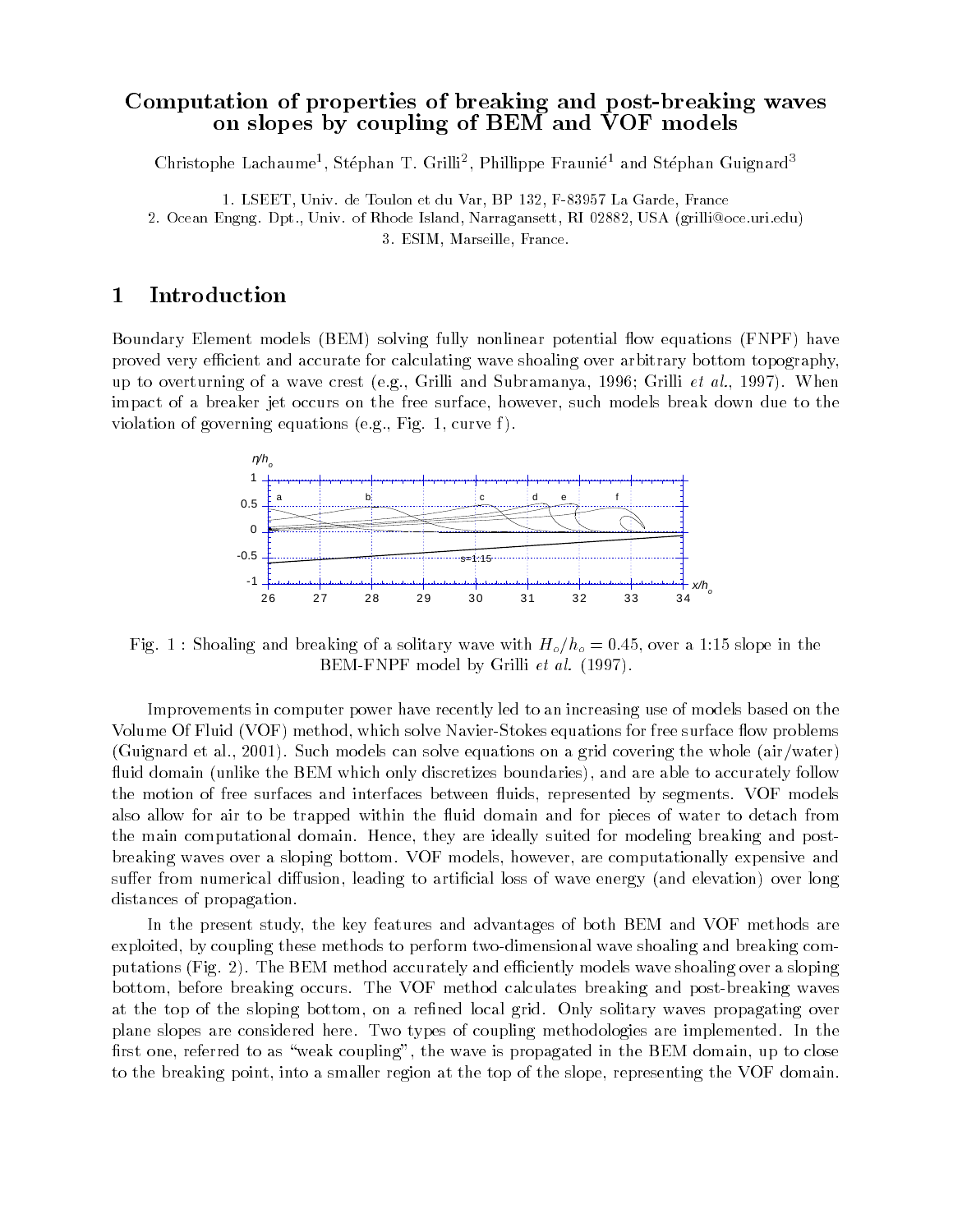Lateral (offshore) boundary conditions and internal velocity and pressure fields are then computed with the BEM, at the VOF grid cell centers, and computations are pursued in the VOF domain (Fig. 2). More details regarding this approach can be found in Guignard et al. (1999).



Fig. 2 : Principle of weak BEM/VOF model coupling. Shoaling of a solitary wave with incident height  $H_o/h_o = 0.45$ , over a 1:15 slope (curve a). Fluid velocities and pressures are calculated at a vertical gage at  $x_g$  and in VOF box. VOF model is initialized with wave a, and uses lateral BEM boundary conditions at  $x_q$ .



Fig. 3 : Principle of strong BEM/VOF model coupling. Same case as in Fig. 2.  $(-)$  VOF results; ( $\bullet$ ) BEM nodes.

In the second method, referred to as "strong coupling", a moving vertical matching boundary is used to specify/exchange boundary conditions in between both models, within a fluid region where both models overlap (Fig. 3). Although both of these methods provide similar results for solitary waves, the second method makes it possible modeling periodic or irregular waves. This will be left out for future work. In the present study, we will the "weak coupling method" to the computation of properties, essentially shape and kinematics, of solitary waves breaking over plane slopes.

## 2Results

As a first example of results of model coupling, the shoaling and breaking of a solitary wave of initial height  $H_o/h_o = 0.45$  is calculated over a 1:15 slope. This case, which leads to a large scale plunging breaker, was modeled by Grilli *et al.* (1997) with the BEM, up to impending jet impact (Fig. 1). Li and Raichlen (1998) compared these FNPF computations to detailed laboratory experiments and showed a good agreement up to the stage of curve f. Figs. 2 and 3 show results of the BEM-VOF model for this case, for weak and strong coupling, respectively; in the second case, the VOF grid has 825 by 80 cells in the x and y directions, respectively. The breaker jet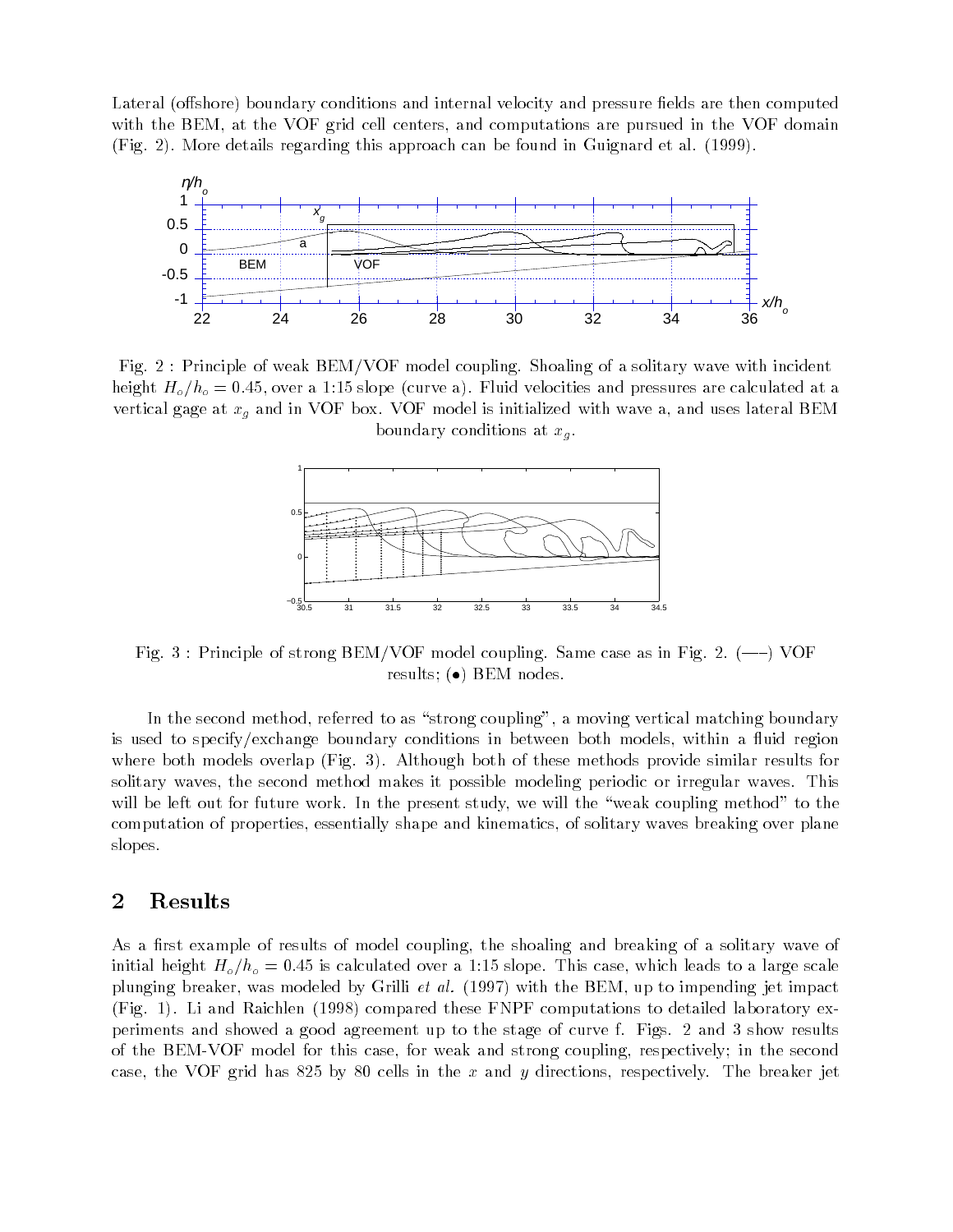impact occurs in very shallow water, which leads to air trapping and to a rebound creating a new, forward moving, jet. Such features are well observed in laboratory experiments. Fig. 3 shows a comparison of the change in wave height  $H/H_o$ , calculated as a function of  $x/h_o$  in both BEM and BEM-VOF models, with Li and Raichlen's experiments. Both models agree well with each other, and with the experiments, up to the stage of curve f in Fig. 1  $(x/h<sub>o</sub> = 32.7)$ . Beyond that, the BEM-FNPF model quickly fails; but the agreement of the VOF-BEM model with experiments can still be considered as quite good (considering the experimental variance). This indicates that the VOF method is accurate for modeling post-breaking waves.



Fig. 4 : Cases of Figs. 1,2,3. (-----) BEM results (Grilli et al., 1997); (---) VOF results; ( $\triangle$ ) Li and Raichlen's (1998) experiments.



Fig. 5 : Weak BEM/VOF coupling computation of a solitary wave of height  $H_o/h_o = 0.5$ breaking over a 1:15 slope: Two snapshots.



Fig. 6 : Weak BEM/VOF coupling computation of a solitary wave of height  $H_o/h_o = 0.5$ breaking over a 1:8 slope: Two snapshots.